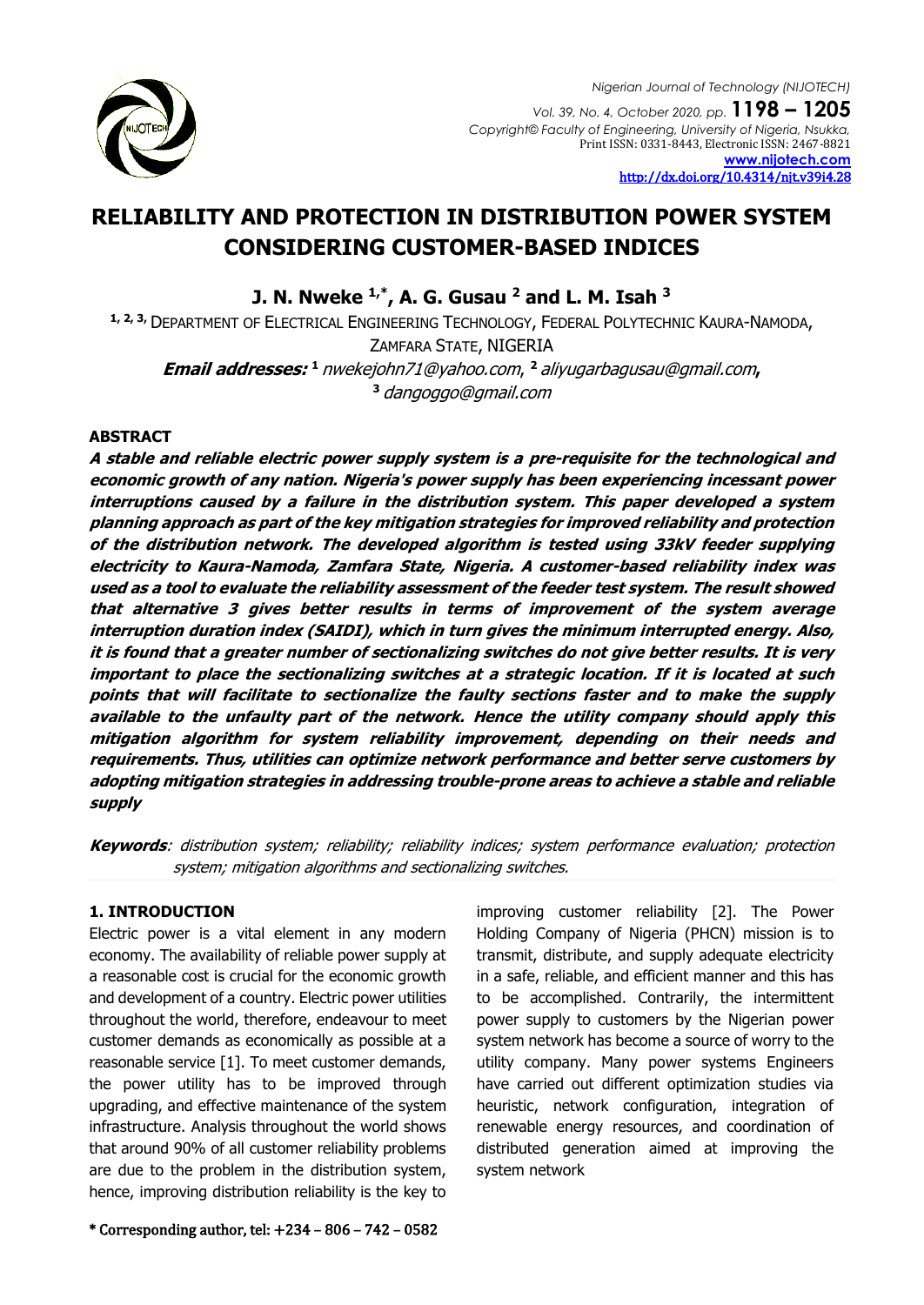The studies [3] used genetic algorithm (GA) based optimization to optimally locate FACTS devices - Unified Power Flow Controllers (UPFC) and the Thyristor Controlled Series Controllers (TCSC) devices in the Nigeria 330kV integrated power network for power transfer increase and loss minimization at different active and reactive power loadings. The result showed that there was a reduction in transmission line losses of both active and reactive power, after incorporation of TCSC and UPFC devices optimally into the network This approach of optimization technique which is initiated with random generation of the population always lack accuracy when a high-quality solution is required. Particle swarm optimization (PSO) technique was applied by the authors [4] for the optimal placement of DG in the distribution network of 33 and 69 -bus systems. The paper presented different types of DGs using the PSO technique for active and reactive power compensation to minimize the real power losses in the primary distribution networks. A Genetic Algorithm based optimal size and placement of DG in the distribution network has been proposed [5 - 10]. The GA methods are used to find optimal size and bus location for placing DG using power loss and energy loss minimization in a network system based on bus admittance, generation information, and load distribution of the system.

The authors [11-12] tackled the problem of network reconfiguration to minimize real power loss in the system. They applied a meta-heuristic optimization method to achieve the objective. The algorithm developed predicts the switching pattern for reconfiguration which gives minimum loss and minimum voltage deviation. It also reduces the number of switching operations and at the same time satisfying constraints. Rama Rao et al [13] presented a method of using a plant growth simulation algorithm (PGSA) for radial distribution network reconfiguration. The effectiveness of this proposal was tested on a 69-node radial distribution system. The result, when compared with the genetic algorithm optimization method, showed that PGSA succeeded in finding a global solution with a high probability of approximate solution. Ankur et al [14] proposed a network reconfiguration based on a genetic algorithm that employs the use of graphical user interface (GUI) of MATLAB software. Tests carried on 6-bus, IEEE 14-bus, IEEE 30-bus, and

IEEE 57-bus test systems were successful but the work is more of theoretical assumptions.

In the study [15], a static var compensation (SVC) was conducted on the Nigerian 330kV transmission network with the focus of developing indices for improving the transient stability using an appropriate size to locate SVC within the network. The result showed an improved voltage profile and stability of network but the authors did only consider the optimal size of the DG. Kotamarty et al [16] proposed contingency analysis in the system due to DG location and sizing. The objective function was to find the optimal location and size of DG to minimize voltage deviation from a predetermined profile but the method did not meet the requirement of robustness.

Jokojeje et al [17] carried research on improving the 330kV Nigeria grid network through static synchronous compensator (STATCOM). In their work, the effect of the application of static synchronous compensator, a FACTS controller was examined on the performance on Nigeria 330kV, a 28-bus power system. Conventional and modified Newton-Raphson based power flow equations describing the steady-state condition before and after compensation was analyzed through the system. Results from the analysis showed that 5 out the 28 buses of the sample system have their voltage magnitudes fell outside the statutory limits of 0.95 ≤  $vi \leq 1.05$ , were improved, and the total system power losses were reduced by 5.88%.

This study proposed the use of mitigation strategies through the development of an algorithm for improving the reliability and protection of the system network. A 33kV feeder network supplying electricity from Gusua to Kaura-Namoda Zamfara state, Nigeria is used as a case study.

# **2. METHODOLOGY**

The appropriate placement of protection devices, sectionalizes, and switches in the distribution feeders have a significant impact on reliability improvement and this will be further enhanced by the application of outage mitigation techniques for the distribution system in Nigeria. The Mitigation Techniques like electric or non-electric methods could be used to improve the reliability in the system. Modern automation technologies can reduce contingency margins, improve utilization and economy of operation, and even provide improved scheduling and effectiveness of maintenance and service [1,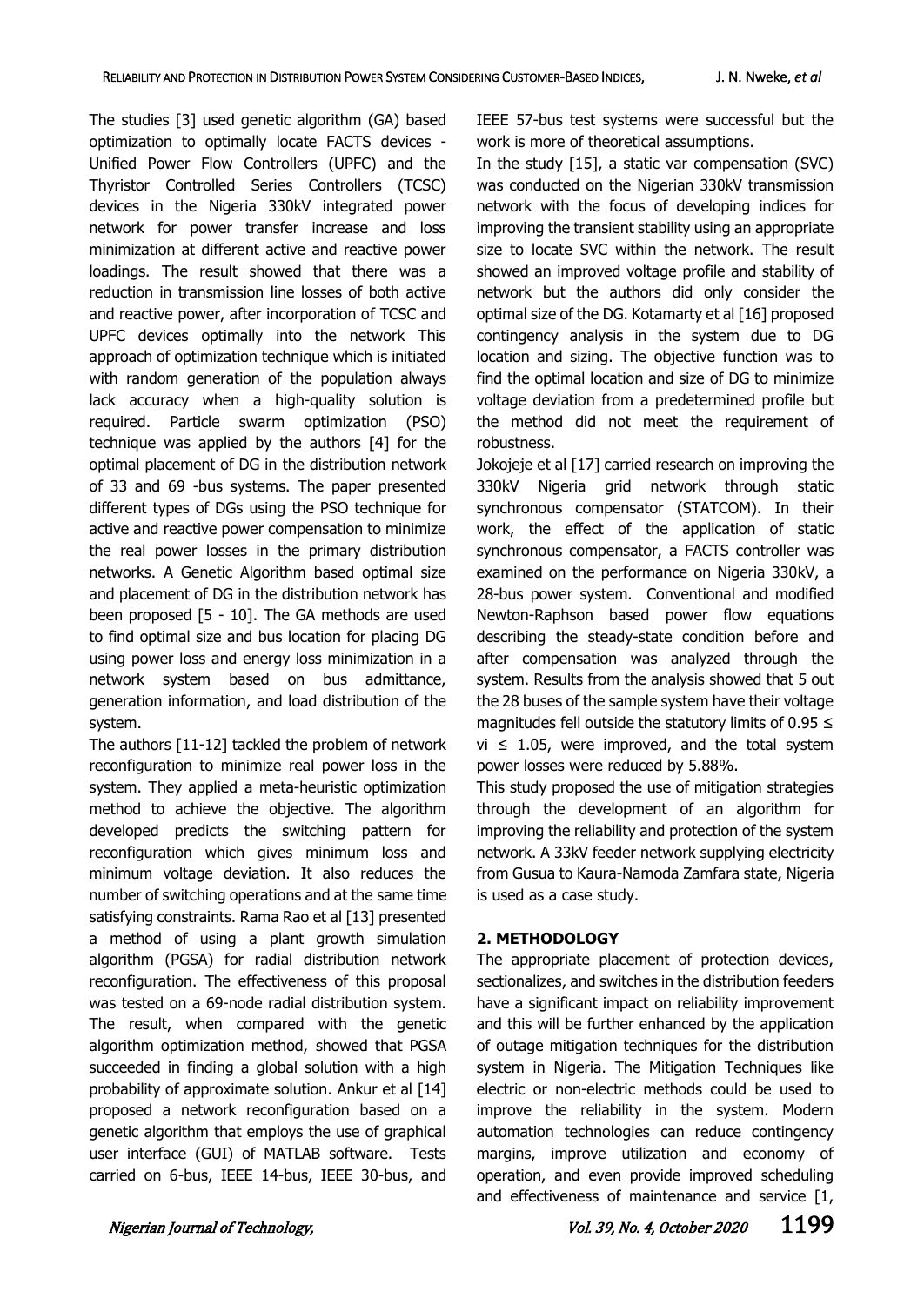18]. However, they must be applied well, with the technologies selected to be compatible with the system's need and targeted effectively. On the other hand, a non-electric method such as vegetation management, system improvements, crew placement and management, maintenance practices play an important role in improving reliability in the system [19].

### **2.1 Value-based reliability planning**

The bid for Power Company to balance between the cost of improving service reliability and quality, and the economic benefits that these improvements bring to customers and this approach is generally known as Value Base Reliability Planning (VBRP). Value-Based Reliability Planning directly takes account of the value of reliability and power quality to customers in assessing the cost-effectiveness of the proposed investment alternatives [20]. In general, VBRP follows the process as shown in Figure 1. This involves the assessment of power quality supply to customers and the application of measures to improve the prevailing conditions. The probability of consumers being disconnected for any reason can be reduced by an increased investment during the planning phase, operating phase, or both and vice versa. It is evident therefore that the economic and reliability constraints can be competitive, and this can lead to difficult managerial decisions at both the planning and operating phases [21]. Despite the above constraints, it is necessary to ensure a reasonable balance in the reliability of the various constituent parts of a power system, i.e generation, transmission, and distribution. Once the distribution systems are planned, designed, and built, they must be continually monitored, adjusted, expanded, and repaired.

# **2.2 System planning approach**

A properly co-ordinate protection system is vital to ensure that an electricity distribution network can operate within the preset requirements for the safety of individual items of equipment, operators, customers, and the entire system network. Figure 2 shows the general developed flow chart based on the systematic planning approach of the distribution network. It consists of nine modules which are individual measures, analysis, and planning to improve the system studies and overall reliability of the network.

### **2.2.1 Analysis of Load and Generation**

The determination of the required amount of system generating capacity is to ensure an adequate supply. This is an important aspect of power system planning and operation and, it is divided into static and operating capacity requirements. The static capacity area relates to long term evaluation of this overall system requirement, while, the operating capacity area relates to the short-term evaluation of the actual capacity required to meet a given load level.



Figure 2: Flow chart for system planning approach of a distribution network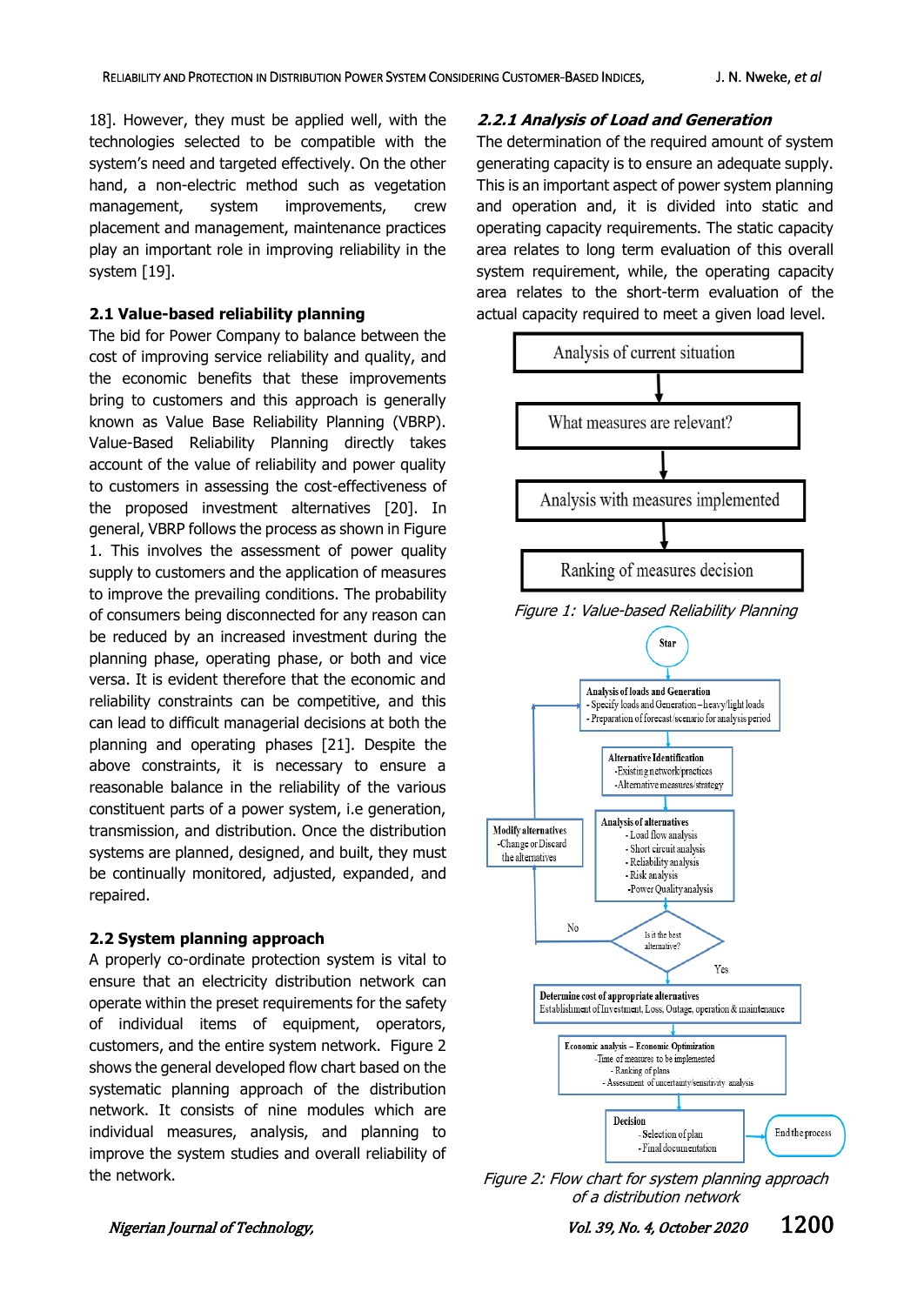### **2.2.2 Identification of alternatives**

This requires a technique where all possible solutions are identified. We can have many possibilities or alternatives in any plan. Based on technical experience, the alternatives which are both technically and economically feasible shall be considered as the existing network solution. This will be taken as a reference solution. As seen from the flow chart, the alternative which does not meet the objective or criteria shall be discarded. Whereas the alternative to maximize reliability makes use of predictive reliability assessment (PRA) for expansion planning. The main advantage of PRA is its ability to forecast the reliability impacts of the system expansion as well as quantify the impact of reliability improvement on the system. Typical improvement options that PRA can address include Load transfers between feeders, new substations and substation expansions, new feeder tie points, feeder automation, replacement of aging equipment, and optimal location of load dispatch centers [22].

# **2.2.3 Analysis of the alternative systems**

Network planning and network analysis are often carried out with the help of a computer program that is developed by Power Company. It is one of the basic products of Power Utility Management which is a global software solution that addresses all distribution and transmission requirements. It addresses other issues of load flow analysis, Short circuit analysis, power quality analysis, and economic analysis [1].

### **2.2.4 Outage mitigation strategies**

Historical data can be used to quantify improvements and predict the best locations for sectionalizing devices for reliability improvements by adding numbers of recloser at optimal locations. This reduces the system average interruption frequency index (SAIFI) and system average interruption duration index (SAIDI). The location and installation of the number of auto-recloser, switches, load break switches, and sectionalizers help to reduce fault rate, repair time, and sectioning time [23]. The reliability of the system depends on the mitigation techniques being used by the utility namely, electric and non-electric mitigation techniques. It also depends on the need for utility whether it wants to reduce fault rate, repair time, or both or outage duration. After developing the reliability improvement strategy, it is important to apply the interruption mitigation techniques to obtain better results. Hence it is important to analyze the root cause and apply mitigation techniques. The mitigation techniques can be classified into two categories via electrical and nonelectrical method [22]. Electric mitigation techniques have a direct impact on the distribution system and affect the distribution system analysis while non-electric mitigation techniques do not have any impact on other engineering analysis tools and can be evaluated solely with reliability studies. It is, therefore, necessary to apply both the techniques to gain better improvement in the reliability of the system.

# **2.2.5 Electric Mitigation Techniques**

These techniques include the addition of protective devices (reclosers and fuses) and switching devices (manual and automated switches), system reconfiguration, and feeder re-conducting. Distribution automation may be the way forward to improve system performance and reliability, reduce cost in the long run, and improve overall customer services. Reclosers have two basic functions on the system, reliability and over current protection and they are mainly used for reliability reasons.

# **2.2.6 System Configuration**

A distribution system can be reconfigured by changing the location of the normally open switches. This can also be achieved by effectively changing the allocation of the customers' power flow for the effected feeders. It will not only improve reliability; but also minimizes the losses and operation costs. The basic strategy is to transfer customers presently receiving poor reliability to nearby feeders with better reliability and the effectiveness of this technique primarily depends upon the number of tie switches on the system [24].

# **2.2.7 Maintenance Strategy**

It is vital to prioritize maintenance tasks so that the best possible reliability is achieved with increasingly constrained budgets [25]. The main aim of maintenance is to extend equipment lifetime as well as reducing the probability of failure. Maintenance may be divided into two strategies namely;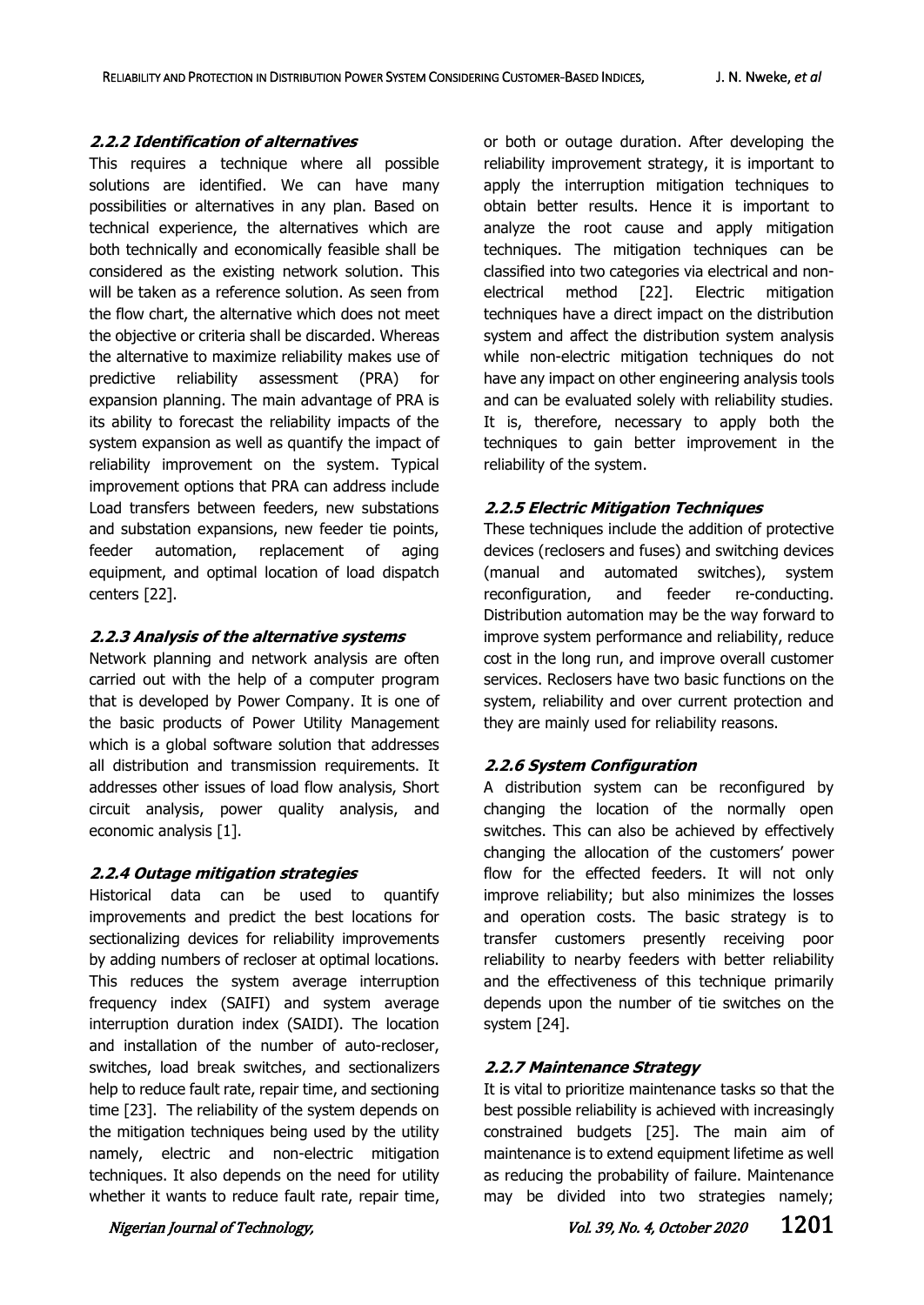preventive and corrective maintenance. Corrective maintenance replaces or repairs failed components, while preventive maintenance is a proactive approach to improve the condition of an active component that may be deteriorated to some degree.

### **2.3 Reliability Assessment Test on 33kv Feeder System**

The summarized reliability data (2018) for the feeder collected from the Gusau distribution substation Zamfara state is presented Table 1 Reliability indices are statistical aggregations of reliability data from a well-defined set of loads, components, or customers. Several alternatives such as placement of load break switch (LBS), auto reclosers have been used along with the mitigation techniques such as vegetation management and overvoltage protection to evaluate the reliability of a 33 kV feeder installed for power supply to Kaura-Namoda in Zamfara state of Nigeria shown in figure 3. For reliability analysis of an existing system, the reliability indices are calculated but the predictive reliability analysis of a future system, its reliability indices are interpolated. Reference values are obtained from the values of the best alternative of the previous year in case of predictive analysis, whereas calculated values are obtained based upon the historical data of failures with the number of customers connected and affected by the outage. The following customer-based indices [26] are used to test the 33kV feeder system.



# **2.3.1 System Average Interruption Frequency Index (SAIFI)**

This is designed to give information about the average frequency of sustained interruptions per customer over a predefined area.

$$
SAIFI = \frac{Total number of customer in territor}{Total number of customers connected} = \frac{\sum \lambda_i N_i}{\sum N_i}
$$
 (1)

Where λi is the failure rate and Ni is the number of customers of load at the ith node.

# **2.3.2 System Average Interruption Duration Index (SAIDI)**

This is commonly referred to as customer duration of interruption which is designed to provide information about the average time that the customers are interrupted: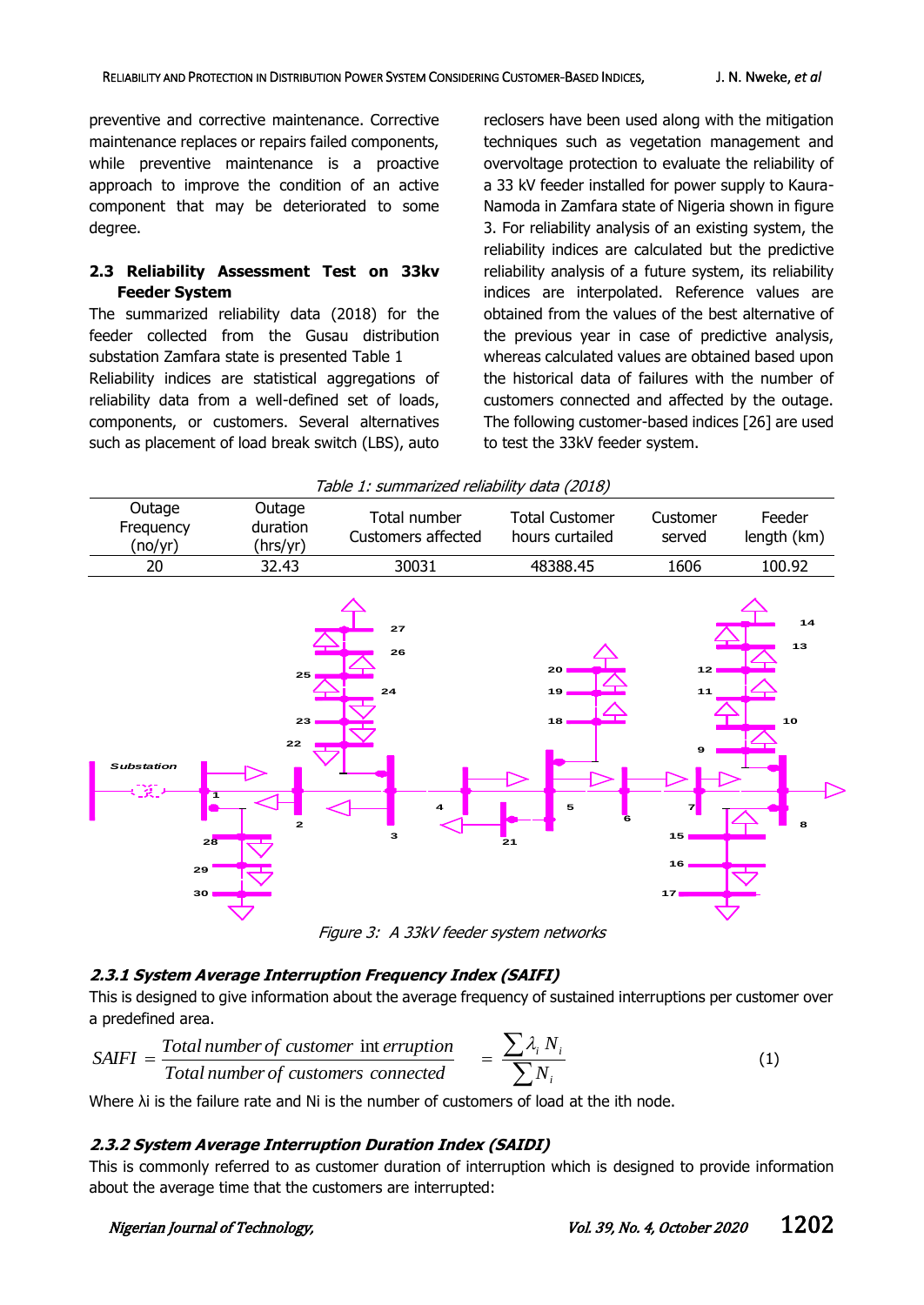$$
SAIDI = \frac{Sum of customer in territor duration}{Total number of customers connected} = \frac{\sum v_i N_i}{\sum N_i}
$$
 (2)

Where Ui is the annual outage time and Ni is the number of customers of load at ith node

### **2.3.3 Customer Average Interruption Duration Index (CAIDI)**

This is referred to as the average time needed to restore service to the average customer per sustained interruption.

$$
CAIDI = \frac{Sum of customer intruptions duration}{Total number of customers intruptions} = \frac{\sum v_i N_i}{\sum \lambda_i N_i} = \frac{SAIDI}{SAIFI}
$$
(3)

Where λi is the failure rate, Ui is the annual outage time and Ni is customers at ith load point.

### **2.3.4 Customer Average Interruption Frequency Index (CAIFI)**

This is designed to show the number of customers affected out of the whole customer base.

$$
CAIFI = \frac{Total\ number\ of\ customer\ int\ errupted}{Total\ number\ of\ customers\ connected} = \frac{\sum v_i N_i}{N}
$$
 (4)

### **2.3.5 Average Service Availability Index (ASAI)**

 $ASAI = \frac{Costomer \; hours of \; available \; service}{T} =$ *Total hours of demanded*

### **3. RESULTS AND DISCUSSION**

The summary of reliability data (2018) for a 33kV feeder installed to supply electricity to Kaura - Nanoda, Zamfara state**.** The alternatives chosen for the case study is placement and number of Load break switch (LBS) at different locations are listed below;

- 1. The present system as reference system 2
- 2. Alt.1 Installation of LBS at nodes 3
- 3. Alt.2 Installation of LBS at node 4
- 4. Alt.3 Installation of LBS at node 5

The reliability results with existing with existing system is shown in table 2. It is being observed

$$
\frac{\sum N_i \times 8760 - \sum \nu_i N_i}{\sum N_i \times 8760} \tag{5}
$$

that alternative 3 gives better results in terms of improvement of SAIDI, which in turn gives the minimum interrupted energy. Also, it is found that a greater number of sectionalizing switches do not give better results. It is very important to place the sectionalizing switches at strategic locations, however; it may not be practically true since the location of such switches should be near the motorable roads and the availability of other communication facilities. If it is located at such points, it will facilitate to sectionalize the faulty sections faster and to make the supply available to the unfaulty ones.

|                      |           | $\epsilon$ | <u>.</u>  | ,           |             |             |  |
|----------------------|-----------|------------|-----------|-------------|-------------|-------------|--|
| <b>Indices</b>       | Unit      | Calculated | Reference | Alternative | Alternative | Alternative |  |
|                      |           | Value      | Value     | 1           | 2           | 3           |  |
| <b>SAIFI</b>         | Inter/yr  | 18.699     | 15.264    | 15.264      | 15.264      | 15.264      |  |
| <b>SAIDI</b>         | h/inter   | 30.130     | 26.100    | 25.310      | 25.405      | 25.211      |  |
| <b>CAIDI</b>         | h/yr      | 1.611      | 1.709     | 1.658       | 1.664       | 1.651       |  |
| ASAI                 | $\%$      | 99.66      | 99.702    | 99.711      | 99.710      | 88.712      |  |
| Average              | kWh/yr    |            | 13300.90  | 12843.70    | 12892.20    | 12795.30    |  |
| Interruption         |           |            |           |             |             |             |  |
| Peak power           | <b>MW</b> |            | 1.035     |             |             |             |  |
| Heaviest loaded line | %         |            |           | 4.28        |             |             |  |
| Max. voltage drop    | $\%$      |            | 0.44      |             |             |             |  |

Table 2 Reliability results with the existing system for the year 2018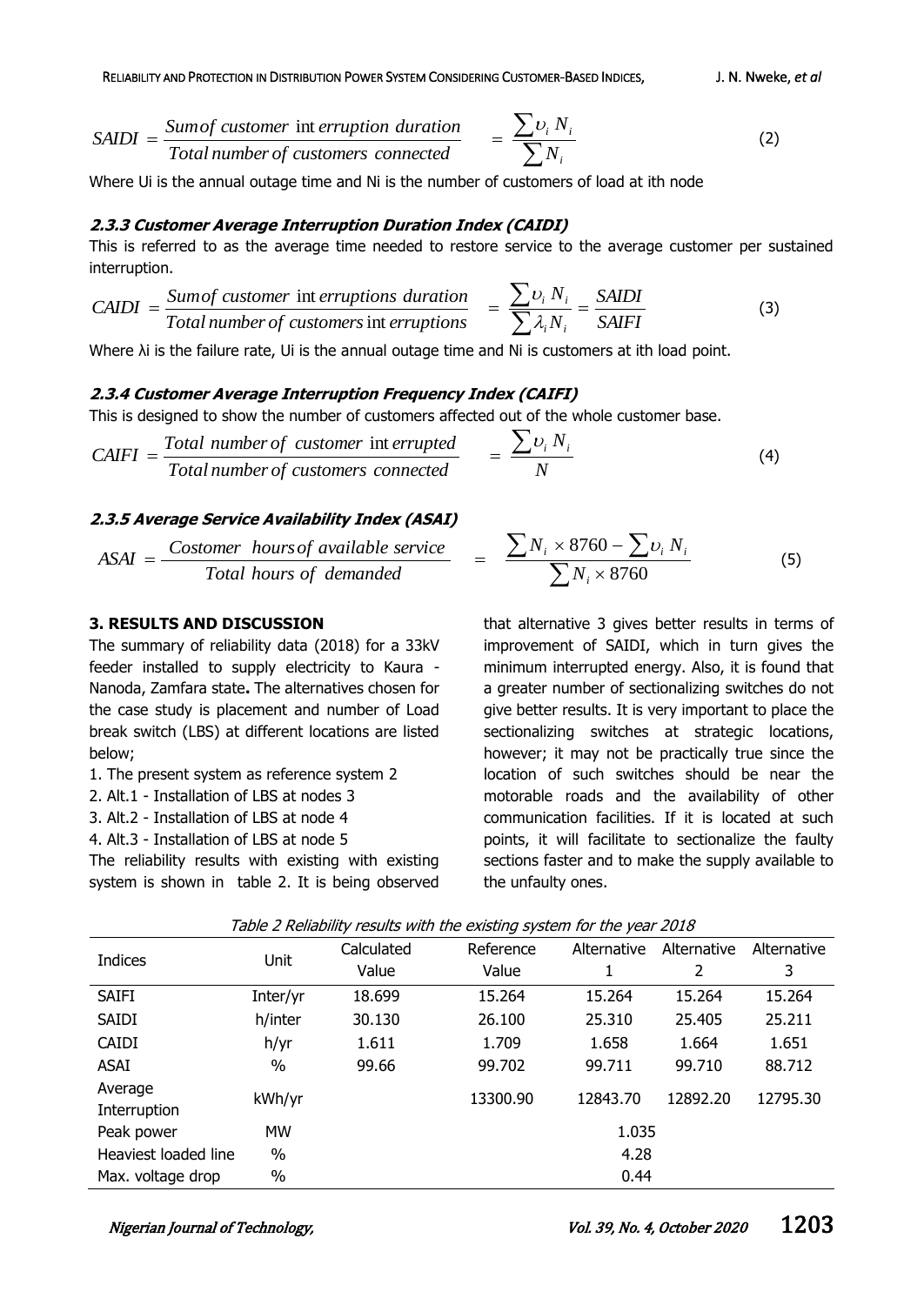





Figure 5 Energy interrupted due to interruption

Figure 4 shows the customer-based reliability indices analysis using SAIFI and SAIDI with different alternative It is found that an Alternative. 3 gives the minimum SAIDI where SAIFI is found to be the same with all the alternatives. Hence, Alt.3 indicates the best choice for the better performance of the network.

The customer-based reliability indices are measured based on the energy interrupted. Figure 5 shows the energy interrupted due to interruption in the network. The result indicates that Alt. 3 gives less energy interrupted and thus the best alternative for improved reliability.

### **4. CONCLUSION**

Developing the reliability improvement strategy is important as well as applying interruption mitigation techniques to obtain improved results. This paper developed a system planning approach as part of the key mitigation strategies for improved reliability and protection of the distribution network. The developed algorithm is tested using 33kV feeder supplying electricity to Kaura-Namoda, Zamfara

State, Nigeria. A customer-based index via SAIFI, SAIDI, CAIDI, and ASAI were used as tools to evaluate the reliability assessment of the feeder test system. The result showed that alternative 3 gives better results in terms of improvement of SAIDI, which in turn gives the minimum interrupted energy. Also, it is found that a greater number of sectionalizing switches do not give better results. It is very important to place the sectionalizing switches at a strategic location. If it is located at such points that will facilitate to sectionalize the faulty sections faster and to make the supply available to the unfaulty part of the network. Thus, this result gives information to the distribution company on the performance of the power supply to the customers within the assigned area. Thus, there is a need to improve their power supply to the customers. This is because there is a lot of energy lost due to interruption

### **5. REFERENCES**

- [1] Okorie P.U., Aliyu U. O, Jimoh B., and Sani S. M., "Reliability Indices of Electric Distribution Network System Assessment", Journal of Electronics and Communication Engineering *Research*, vol. 3, no. 1, Dec. 2015, pp.  $1 - 6$ .
- [2] Brown R. E., "Electric Power Distribution Reliability", 2<sup>nd</sup> Edition. Cambridge University Press, pp. 94-100, 1998
- [3] Eseosa O and Roland U.**,** "Genetic Algorithm-Based Optimal Placement of TCSC and UPFC in the Nigeria 330KV Integrated Transmission Line Network at Different Reactive Power Loadings", Journal of Engineering Science and Technology Review, vol. 6, no. 5, Jan. 2014 pp. 82 – 89.
- [4] Satish K, Vishal K., and Barjeev T."Optimal Placement of Different Type of DG Resources in Distribution Networks", Electrical Power and Energy Systems,vol. 53, 2013, pp.752-760.
- [5] Deependra S., Devender S., and Verma K. S, "GA Based Optimal Sizing and Placement of Distributed Generation for Loss Minimization", International Journal of Electrical and Computer *Engineering,* vol. 2, no. 8, 2007, pp. 556 –562.
- [6] Mithulananthan N., Than O., and Le Van P., "Distributed Generator Placement in Power Distribution System Using Genetic Algorithm to Reduce Losses", Thammasat International Journal of Science and Technology, vol. 9, no.3, Sept. 2004, pp. 55 – 62,
- [7] Soma B. and S. K. Goswami, "Genetic Algorithm based on Optimal Placement of Distributed Generation Reducing Loss and Improving